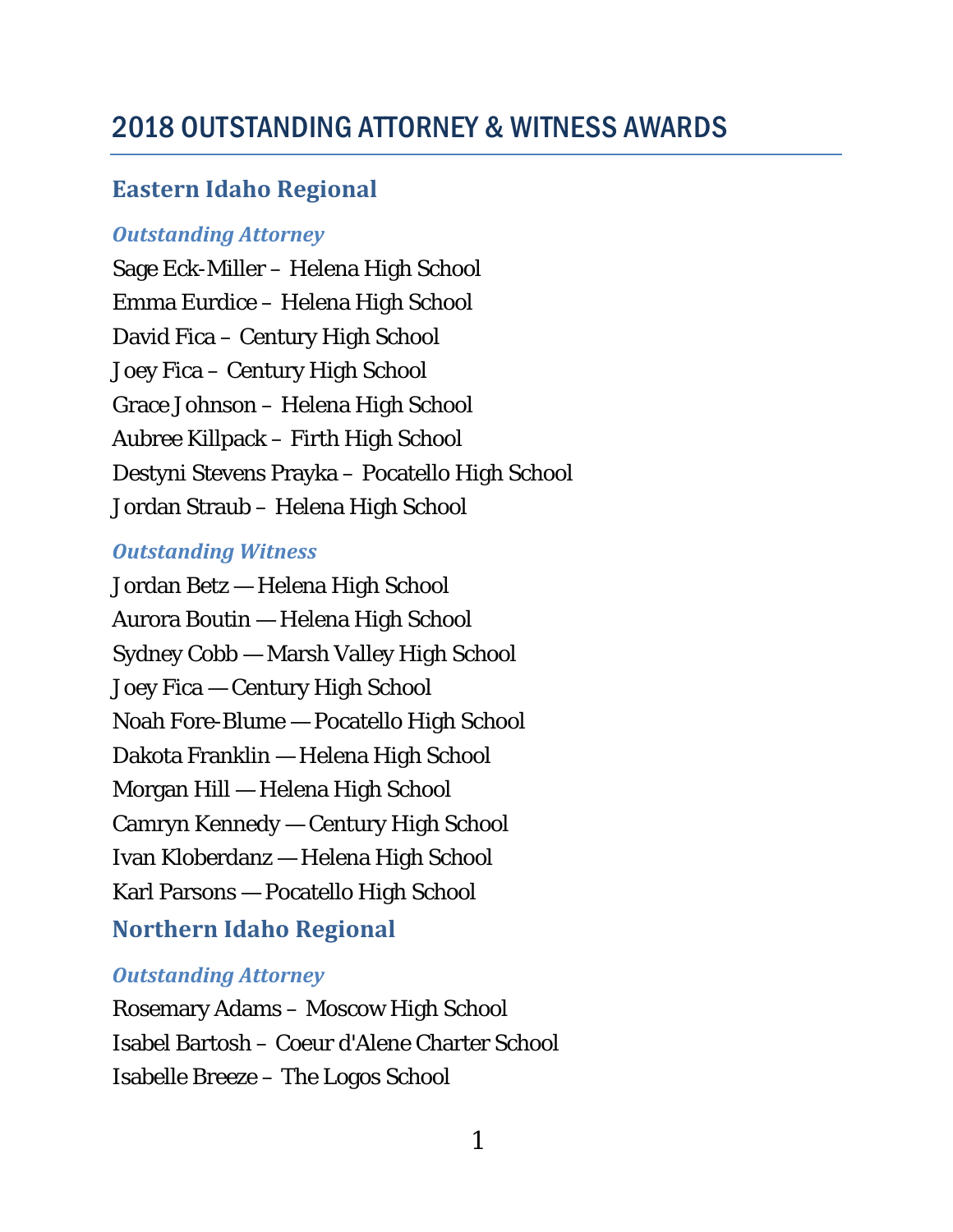Peter Everett – Lewiston High School Jill Ingram – Moscow High School Nate Miller – The Logos School Carmen Neiman – Lewiston High School Hart Parr Dal Pra – Coeur d'Alene High School Bennett Schlect – The Logos School Callia Thornton – Coeur d'Alene High School Tom Warner – Moscow High School Kati Weppner – Moscow High School

#### *Outstanding Witness*

Mason Bartholomei – Lewiston High School Katie Blomgren – Coeur d'Alene High School Yvette Bonney – Moscow High School Jake Hughes – The Logos School Marin McCleary – Moscow High School Grace Moehring – Coeur d'Alene Charter School Carmen Neiman – Lewiston High School Ashika Sudheesh – Moscow High School Wyatt Vandever – Coeur d'Alene High School John Wilcoxson – Lewiston High School Ben Zepeda – Coeur d'Alene Charter School **Treasure Valley Regional**

#### *Outstanding Attorney*

Puja Batchu – Centennial High School Robert Bratley – Capital High School Cora Chaney – The Ambrose School Josiah Davis – Centennial High School Sarah Fedorchuk – The Ambrose School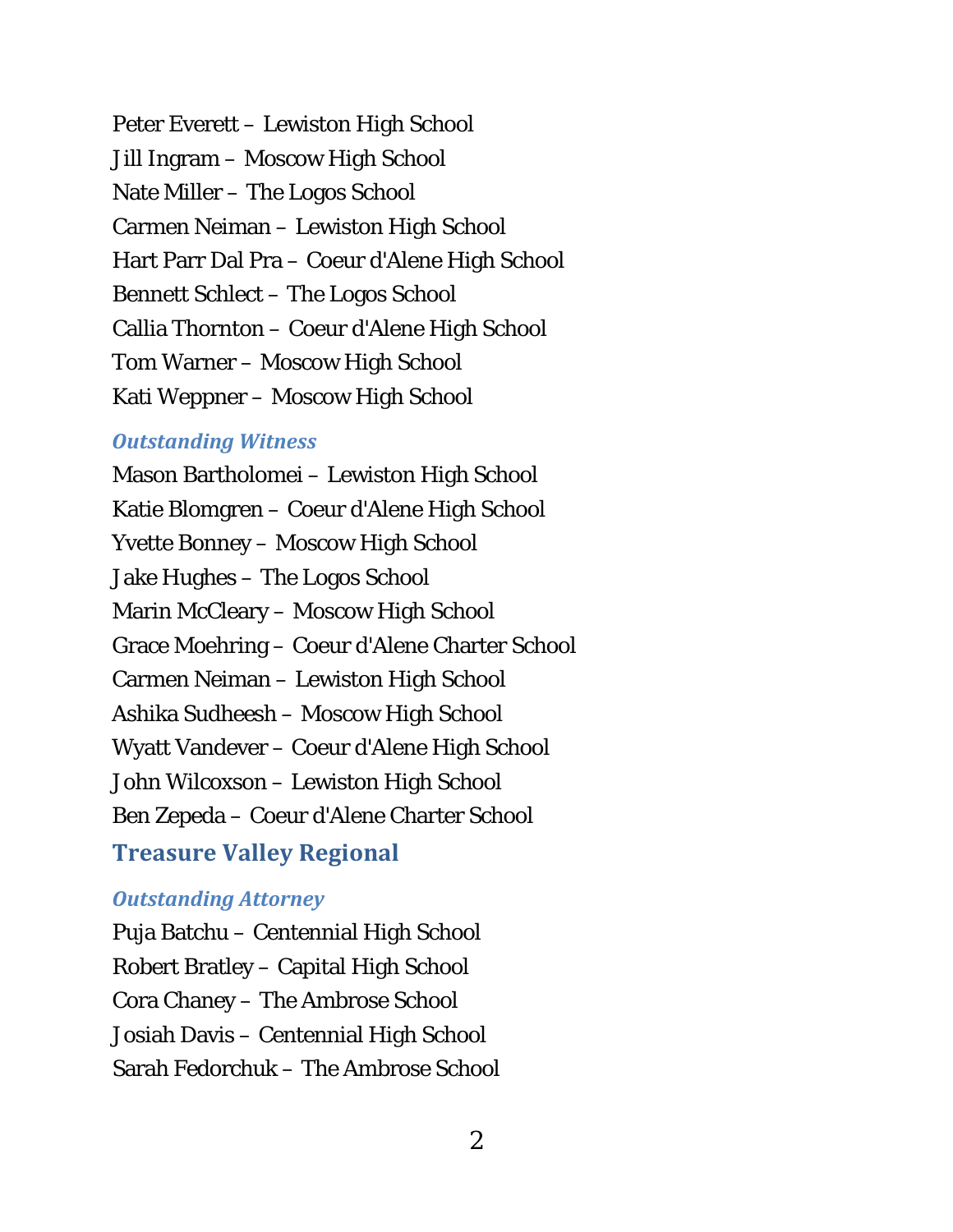Avalyn Hine – Centennial High School Abigail Nowaski – The Ambrose School Lexi Oggard – Mountain Home High School Kristen Stanciu – The Ambrose School Dylan Thompson – The Ambrose School

#### *Outstanding Witness*

Josiah Davis – Centennial High School Maia Dickinson – Timberline High School Molley Feeley – Timberline High School Riley Johnson – The Ambrose School Liam Owens – The Ambrose School Kiara Rockins – Mountain Home High School Culley Shannon – Capital High School Robbie Spiers – Capital High School **State Competition** 

## *Outstanding Attorney*

Rosemary Adams – Moscow High Aurora Boutin – Helena High Isabelle Breeze – The Logos School Alethea Chaney – The Ambrose School Emma Eodice – Helena High Peter Everett – Lewiston High Sarah Fedorchuk – The Ambrose School David Fica – Century High Joey Fica – Century High Joe Garrett – Centennial High Jill Ingram – Moscow High Kalkadan Meyer – The Logos School